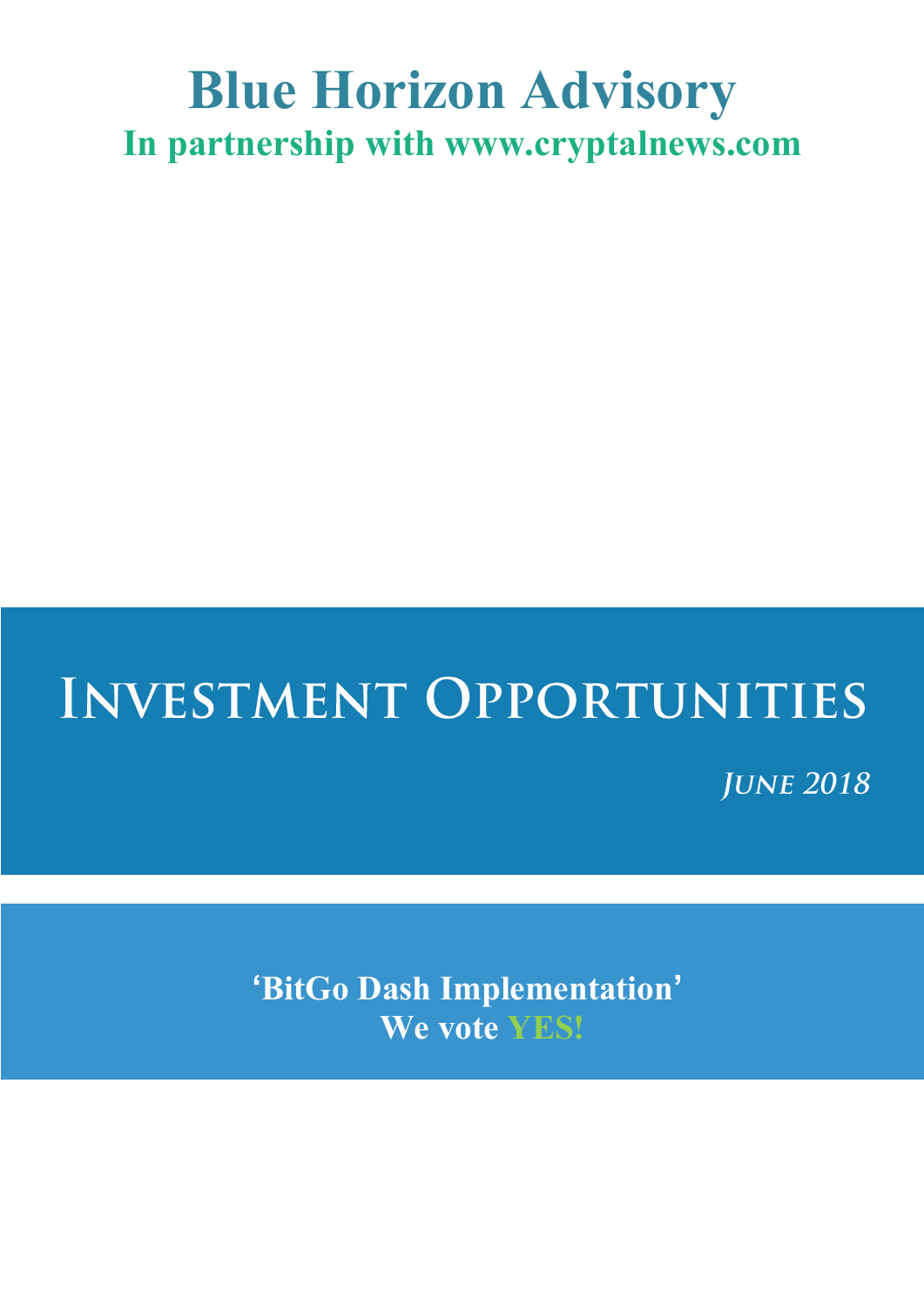### **CONTENT**

| 6. |  |  |  |  |
|----|--|--|--|--|
|    |  |  |  |  |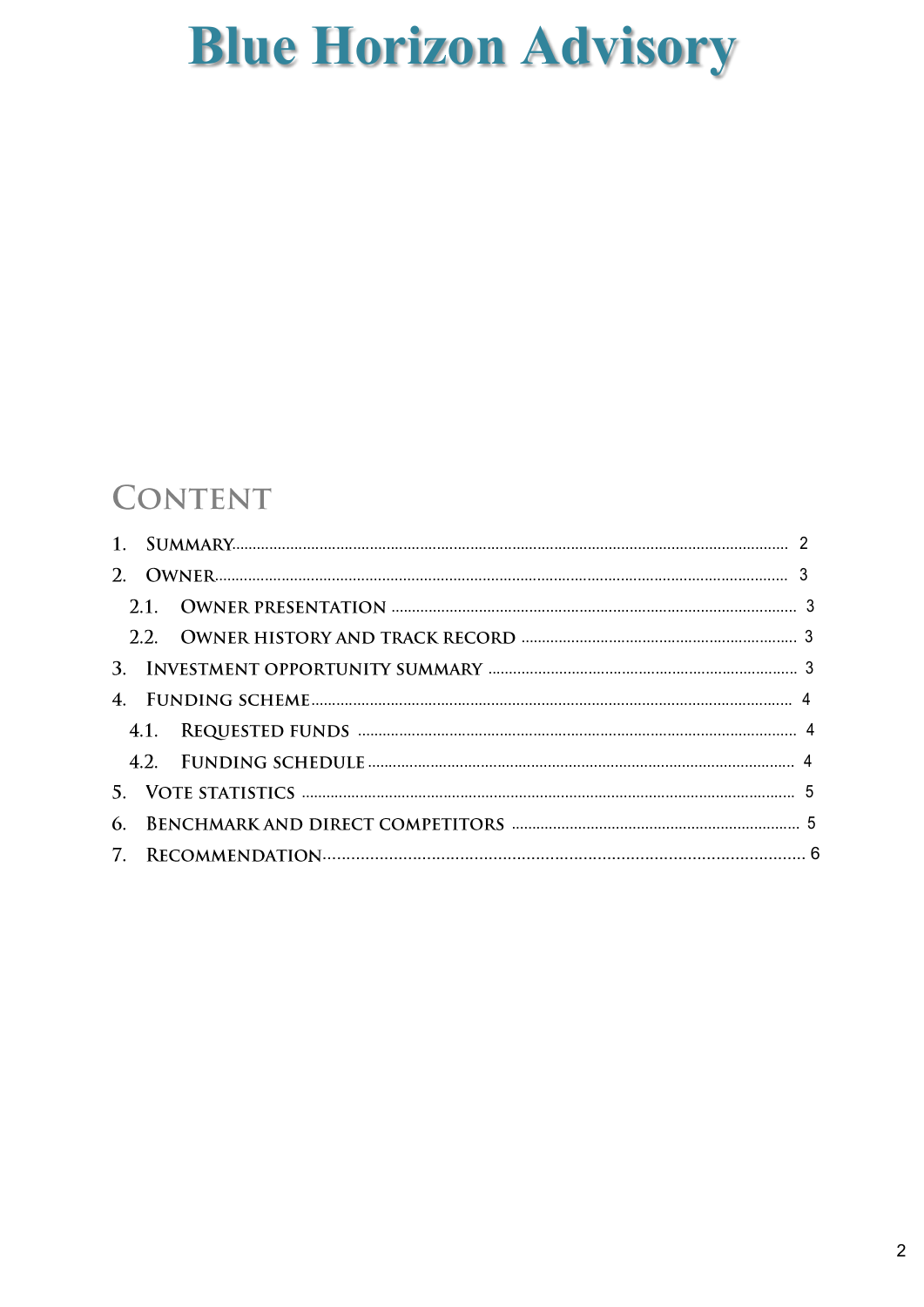### 1. SUMMARY

| OWNER:    | <b>BitGo</b>                     |
|-----------|----------------------------------|
| SECTOR:   | <b>Blockchain Software</b>       |
| PROPOSAL: | <b>BitGo Dash Implementation</b> |

### **RECOMMENDATION : POSITIVE**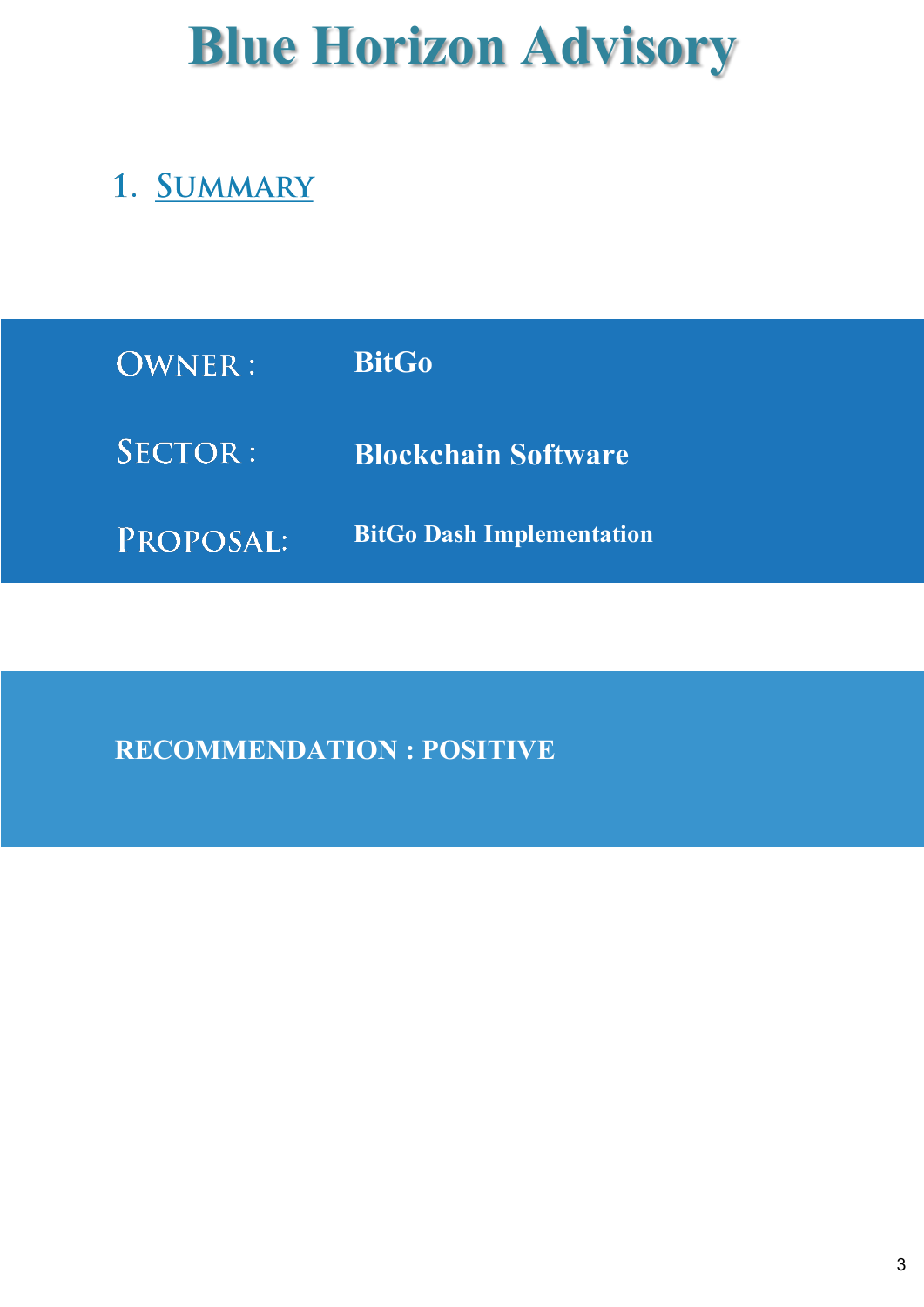## 2. OWNER

#### 2.1. OWNER PRESENTATION

| Name:                | "BitGo"                                                                                                                                                                                                                                                                                                                                                                                   |  |  |  |
|----------------------|-------------------------------------------------------------------------------------------------------------------------------------------------------------------------------------------------------------------------------------------------------------------------------------------------------------------------------------------------------------------------------------------|--|--|--|
| Logo:                | <b>BitGo</b>                                                                                                                                                                                                                                                                                                                                                                              |  |  |  |
| Inception:           | 2013                                                                                                                                                                                                                                                                                                                                                                                      |  |  |  |
| <b>Presentation:</b> | BitGo is a blockchain software company that secures digital<br>×<br>currency for institutional investors.<br>It offers a suite of tools for managing wallets of multiple coin types,<br>×<br>including the world's five largest cryptocurrencies.<br>This technology solves the most difficult security, compliance and<br>custodial problems associated with blockchain-based currencies |  |  |  |
| <b>Key figures:</b>  | Total Funding: \$54.5 m                                                                                                                                                                                                                                                                                                                                                                   |  |  |  |
| Link:                | https://www.bitgo.com                                                                                                                                                                                                                                                                                                                                                                     |  |  |  |

#### 2.2. OWNER HISTORY AND TRACK RECORD

**Mike Belshe** *CEO & Co-founder*

- He started his career at Hewlett Packard, followed by Silicon Valley startup Netscape Communications Corp., where he worked on the Netscape Enterprise Server
- He joined Good Technology, before co-founding Lookout Software in 2004
- In 2006, he joined Google and was one of the first engineers on the Google Chrome team
- Later co-founded the SPDY protocol. He submitted SPDY to the IETF in 2011, and was an author of HTTP/2.
- Belshe currently serves as CEO of BitGo, and he is also currently serves on the steering committee for CCSS, the Crypto Currency Security Standard.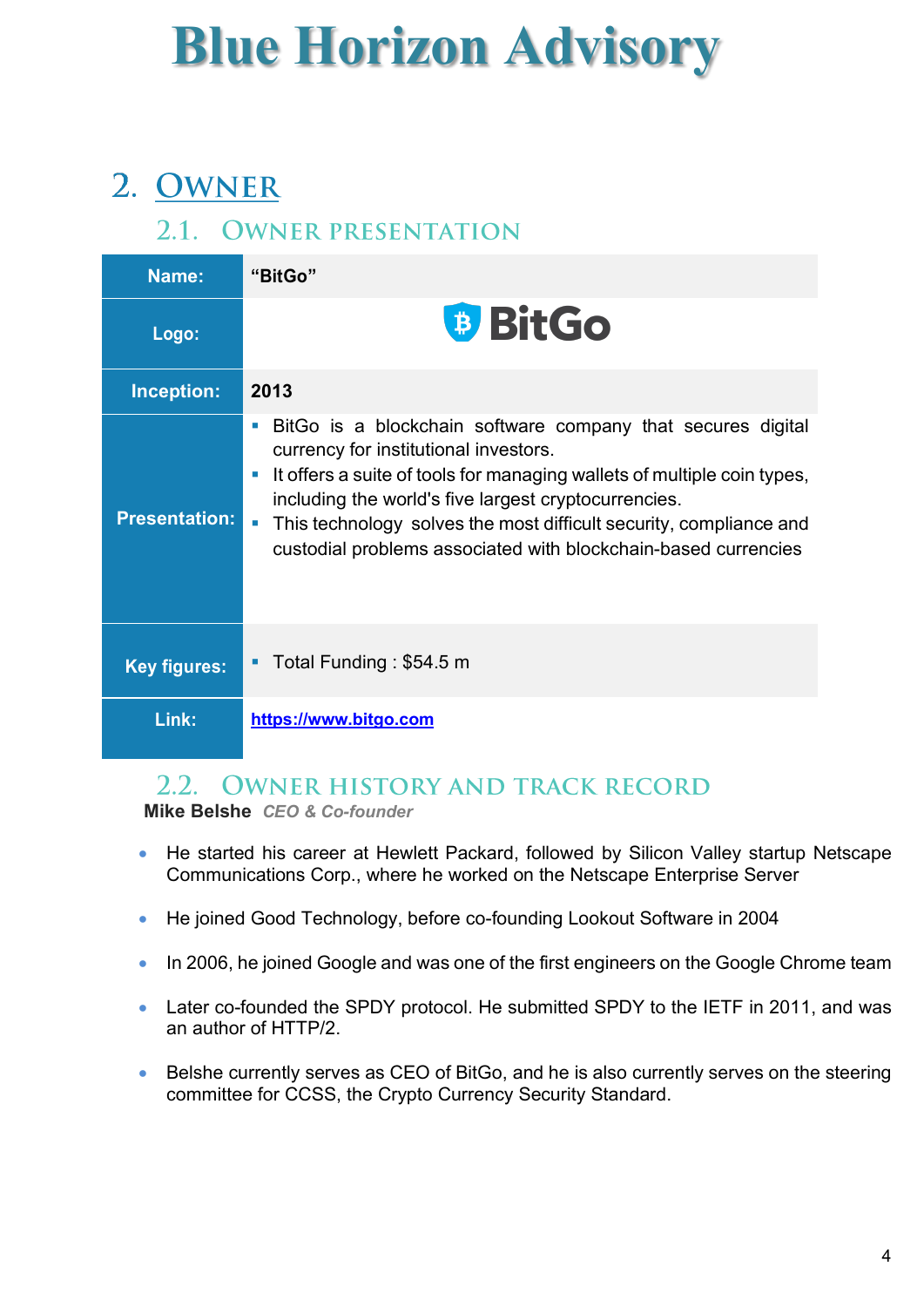### 3. INVESTMENT OPPORTUNITY SUMMARY

#### 3.1. GOALS

- Integration of Dash to the set of cryptocurrencies already supported by BitGo
- Buildup and extend all BitGo features and product offering to Dash
- **Allow businesses that already use Bitgo suite of tools to add Dash to their platforms**
- **Allow individual Dash community to use BitGo wallet and benefit from** its multiple services (instant transactions, security…)

#### **The funding request aims to:**

- Pay required salaries of the engineers for full-featured wallet integration of Dash
- § Fully integrate and deploy Dash into Bitgo : Full implementation into Bitgo's API and web application and full support for Dash instantsend transactions.

### 4. FUNDING SCHEME

#### **4.1. REQUESTED FUNDS**

| Total:               | <b>516 Dash</b>       |
|----------------------|-----------------------|
|                      | 4.2. FUNDING SCHEDULE |
| <b>Payment type:</b> | One-time payment      |
| <b>Start date:</b>   | 19th May 2018         |
| <b>End date:</b>     | 16th August 2018      |
| <b>Final voting:</b> | 30 th 2018            |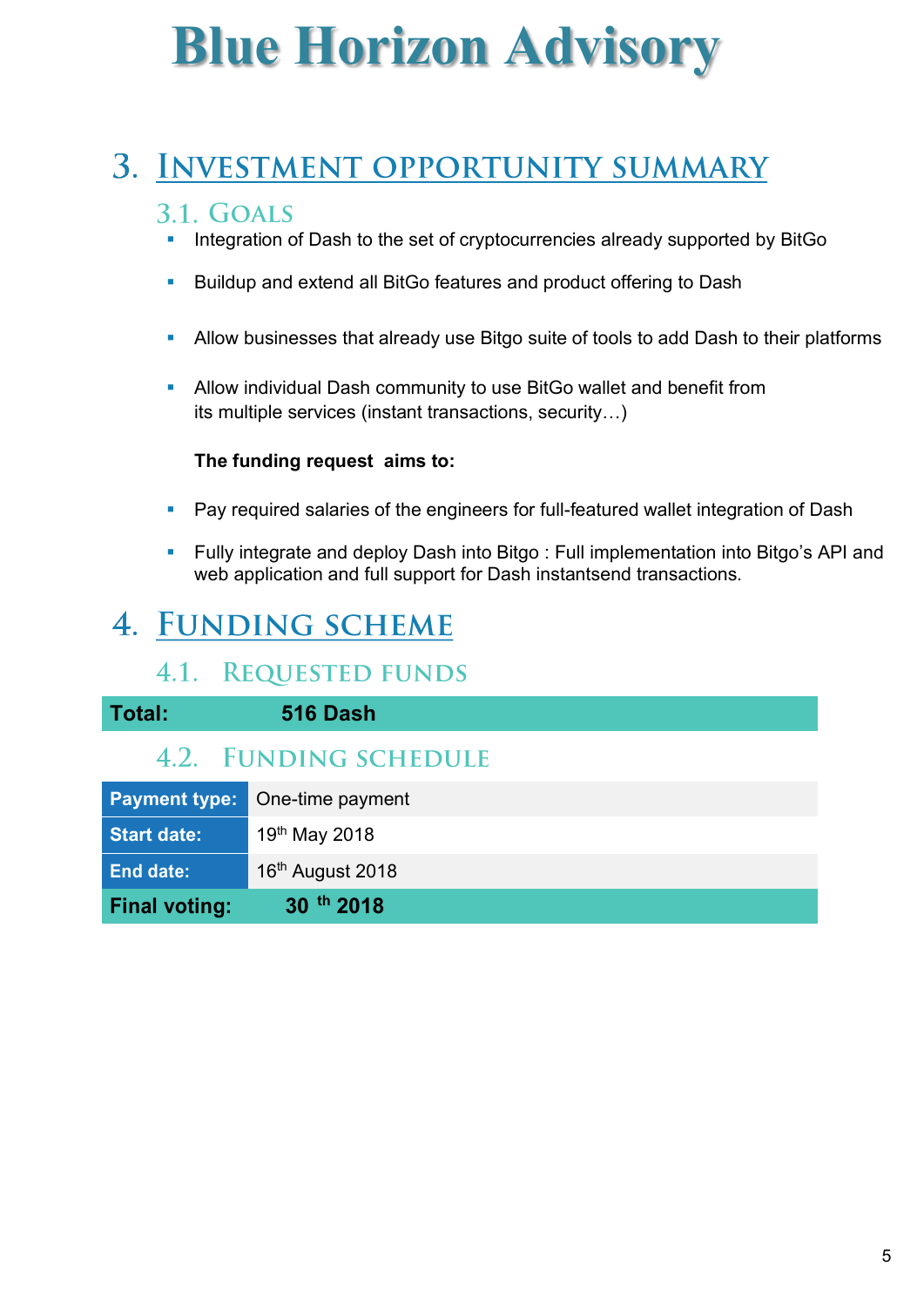### 5. VOTE STATISTICS

| <b>Completed</b> | <b>NO</b>         |
|------------------|-------------------|
|                  | 1 052 YES         |
| <b>Votes</b>     | <b>109 NO</b>     |
|                  | <b>16 ABSTAIN</b> |

 *As of June 29th 2018* 

### **6. BENCHMARK AND DIRECT COMPETITORS**

| <b>TECHNOLOGY</b> | <b>CURRENT WEBSITES</b> | <b>CATEGORY POSITION</b> | <b>MARKET SHARE</b> |
|-------------------|-------------------------|--------------------------|---------------------|
| <b>BITGO</b>      | 23                      | 19                       | 0,13%               |
| <b>COINIFY</b>    | 6                       | 20                       | 0,03%               |
| <b>TIDBIT</b>     | 25                      | 18                       | 0,14%               |
| <b>XAPO</b>       | 33                      | 17                       | 0,18%               |
| <b>MINERO</b>     | 62                      | 16                       | 0,34%               |

*\*Source: www.datanyse.com*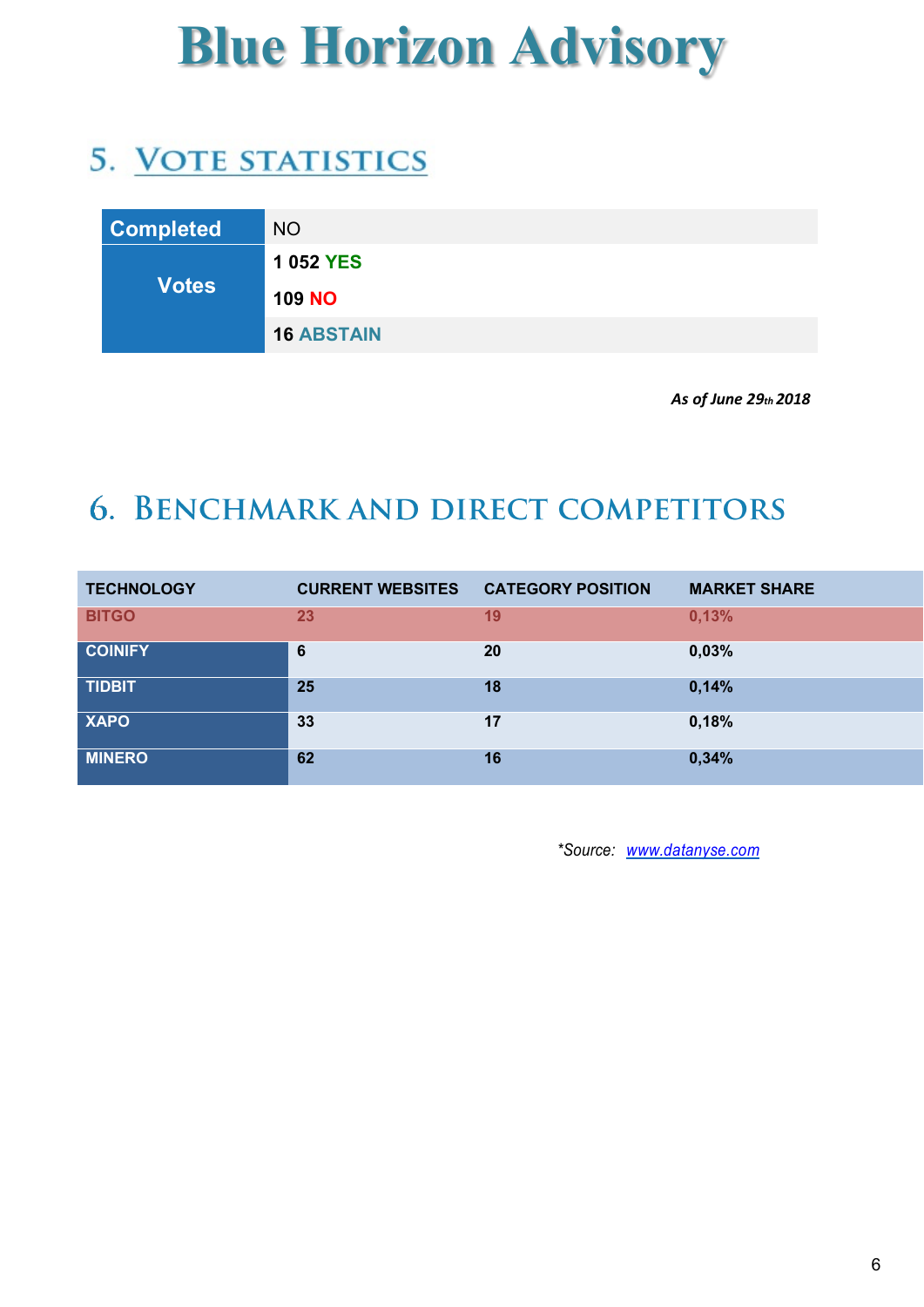### 7. RECOMMENDATION

- BitGo secures the world's five strongest cryptocurrencies.
- The platform processes over \$10 billion in Bitcoin transactions per month, and has processed over \$2 billion in Ethereum transactions since adding support late last year.
- Bitgo offers a world class custody solution for global enterprise clients. Integrating with Bitgo provides Dash exposure to Bitgo's users, and provides Bitgo's users a custody service for holding Dash

#### **Upside Downside**

- **Bitgo charges fees for integration. While** some other competitors offer Dash integration free of charge.
- BitGo website traffic decreased heavily in recent months, according to **alexa.com**
- Heavy operational costs (mainly salaries)

Based on the performances of Bitgo since it has been launched and the track record of its owners, there's a great opportunity for the Dash community to promote Dash to new users and enlarge its integration to Bitgo clients list. Besides all the upsides mentioned above, the plan of Dash integration is clear and the milestones are well detailed which lowers any risk of non-completion.

We conclude then that **there's a great potential for Dash integration in Bitgo platform on many levels**: Bring Bitgo users to Dash community, Make Dash benefit from all Bitgo features especially regarding instant payment and security, give a